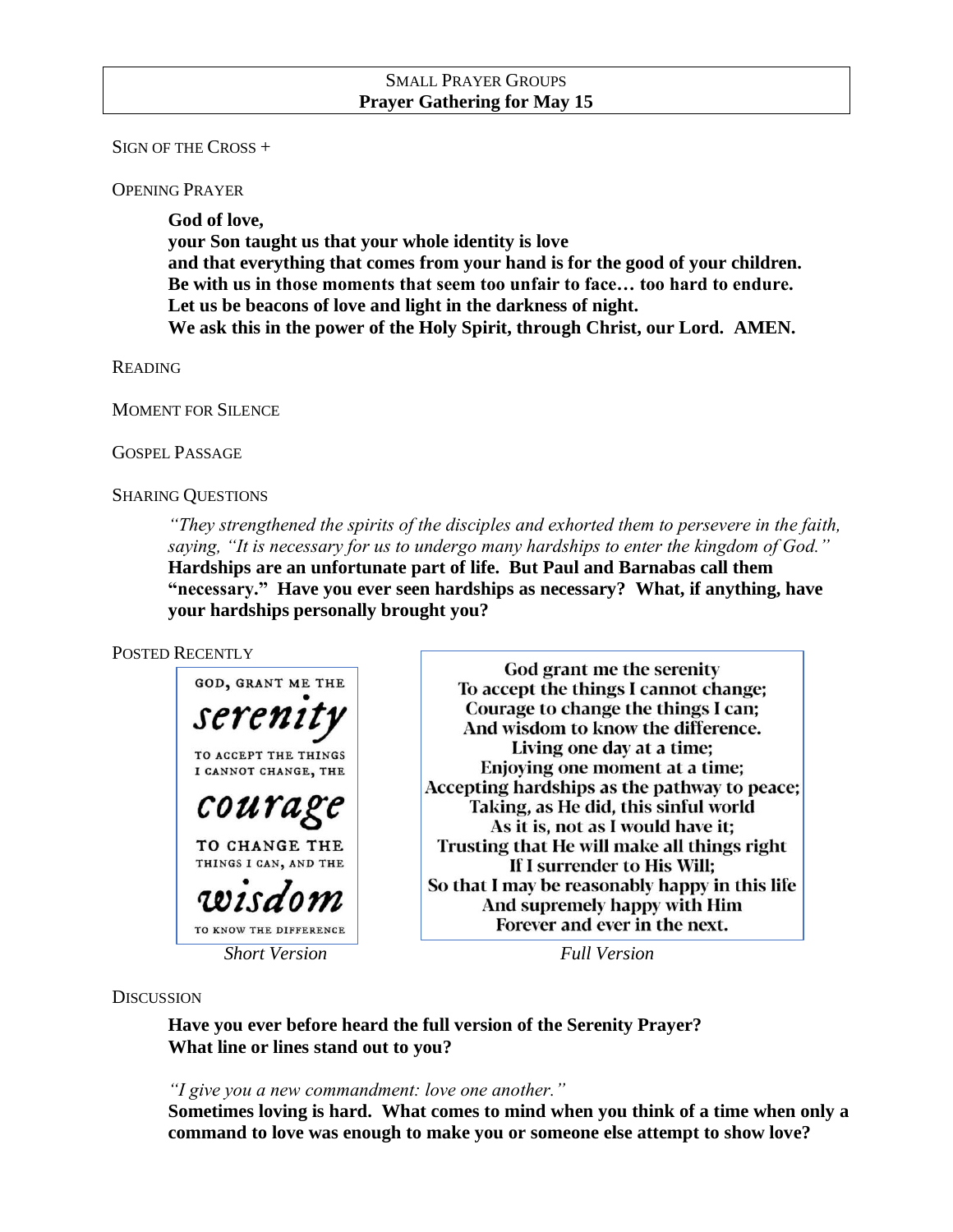PRAYERS OF THE FAITHFUL

That we who follow Jesus will come to see the faithful facing of hardships as our pathway to peace; we pray… **Lord, hear our prayer**

That President Zelenskyy of Ukraine will persevere as he leads his country through a mortal crisis; we pray… **Lord, hear our prayer**

That bullies of all ages and kinds will cease their intimidations and repent for the hurt they have caused; we pray… **Lord, hear our prayer**

That we will follow Jesus' command to love others, even those who have hurt us and others; we pray… **Lord, hear our prayer**

That our children will be raised to have open minds and hearts and be free of the burden of racism and intolerance; we pray… **Lord, hear our prayer**

That we may share our food with those who lack money and whose countries' rations are too meagre; we pray… **Lord, hear our prayer**

That our young people will listen to the voice of God if they are called into service or consecrated life; we pray… **Lord, hear our prayer**

That the sick, the hurting, the lonely and those with emotional scars may find relief and rest; we pray… **Lord, hear our prayer**

For our beloved dead… … … … … and for all who are grieving a loss… we pray… **Lord, hear our prayer**

**OUR FATHER** 

[OPTIONAL] PRAYER FOR SPIRITUAL COMMUNION (St. Alphonsus Ligouri) **My Jesus, I believe that you are present in the most Blessed Sacrament. I love You above all things and I desire to receive You into my soul. Since I cannot now receive You sacramentally, come at least spiritually into my heart. I embrace You as if You were already here, and unite myself wholly to You. Never permit me to be separated from You. AMEN.**

CLOSING PRAYER

**Glory be to the Father and to the Son and to the Holy Spirit. As it was in the beginning, is now, and ever shall be, world without end. AMEN.**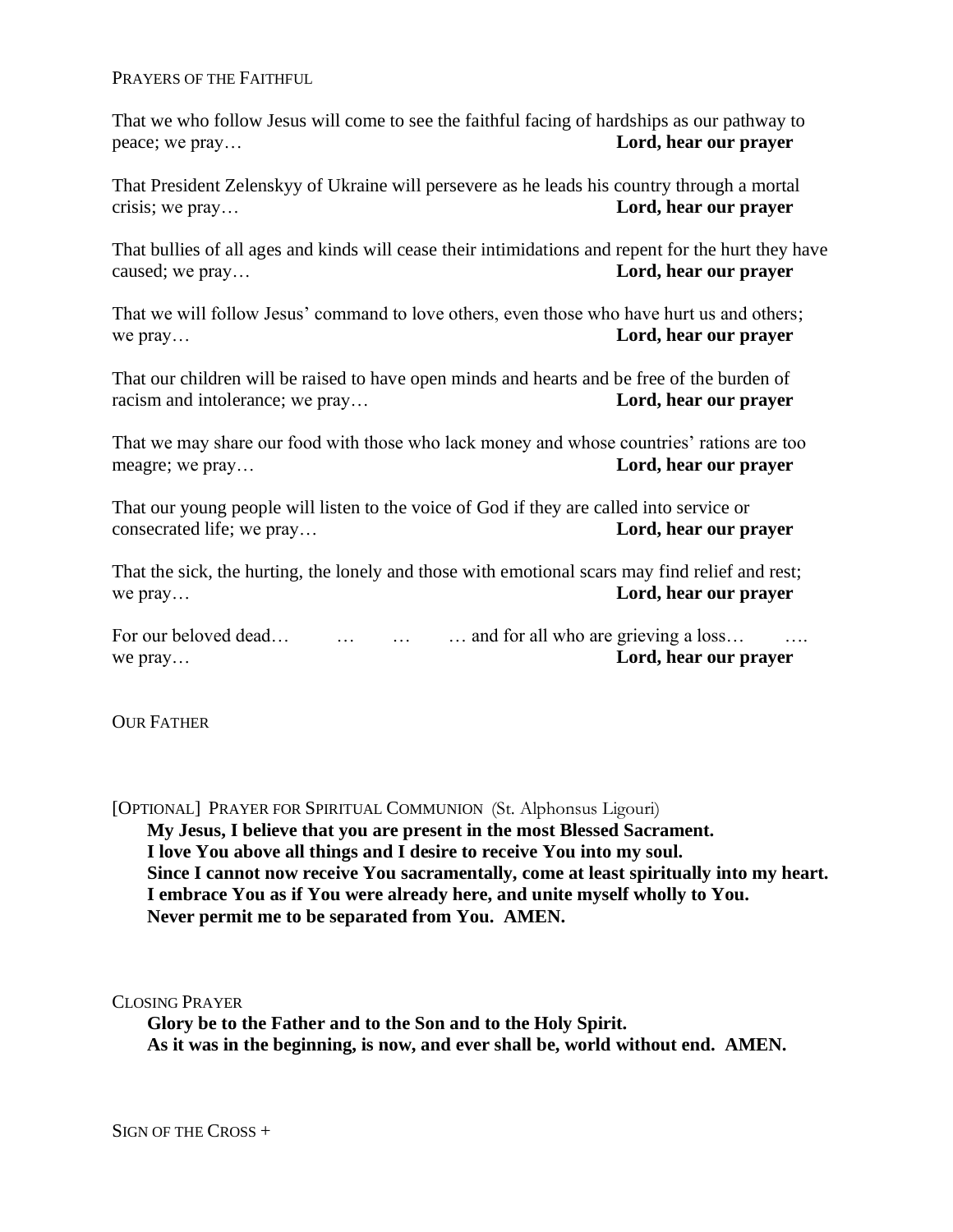## SMALL PRAYER GROUPS **Prayer Gathering for May 15**

# **READING 1**

A reading from the book of the Acts of the Apostles:

After Paul and Barnabas had proclaimed the good news to that city and made a considerable number of disciples, they returned to Lystra and to Iconium and to Antioch.

They strengthened the spirits of the disciples and exhorted them to persevere in the faith, saying, *"It is necessary for us to undergo many hardships to enter the kingdom of God."*

They appointed elders for them in each church and, with prayer and fasting, commended them to the Lord in whom they had put their faith.

Then they traveled through Pisidia and reached Pamphylia. After proclaiming the word at Perga they went down to Attalia. From there they sailed to Antioch, where they had been commended to the grace of God for the work they had now accomplished.

And when they arrived, they called the church together and reported what God had done with them and how he had opened the door of faith to the Gentiles.

The Word of the Lord *Thanks be to God*

*Acts, chapter 14*